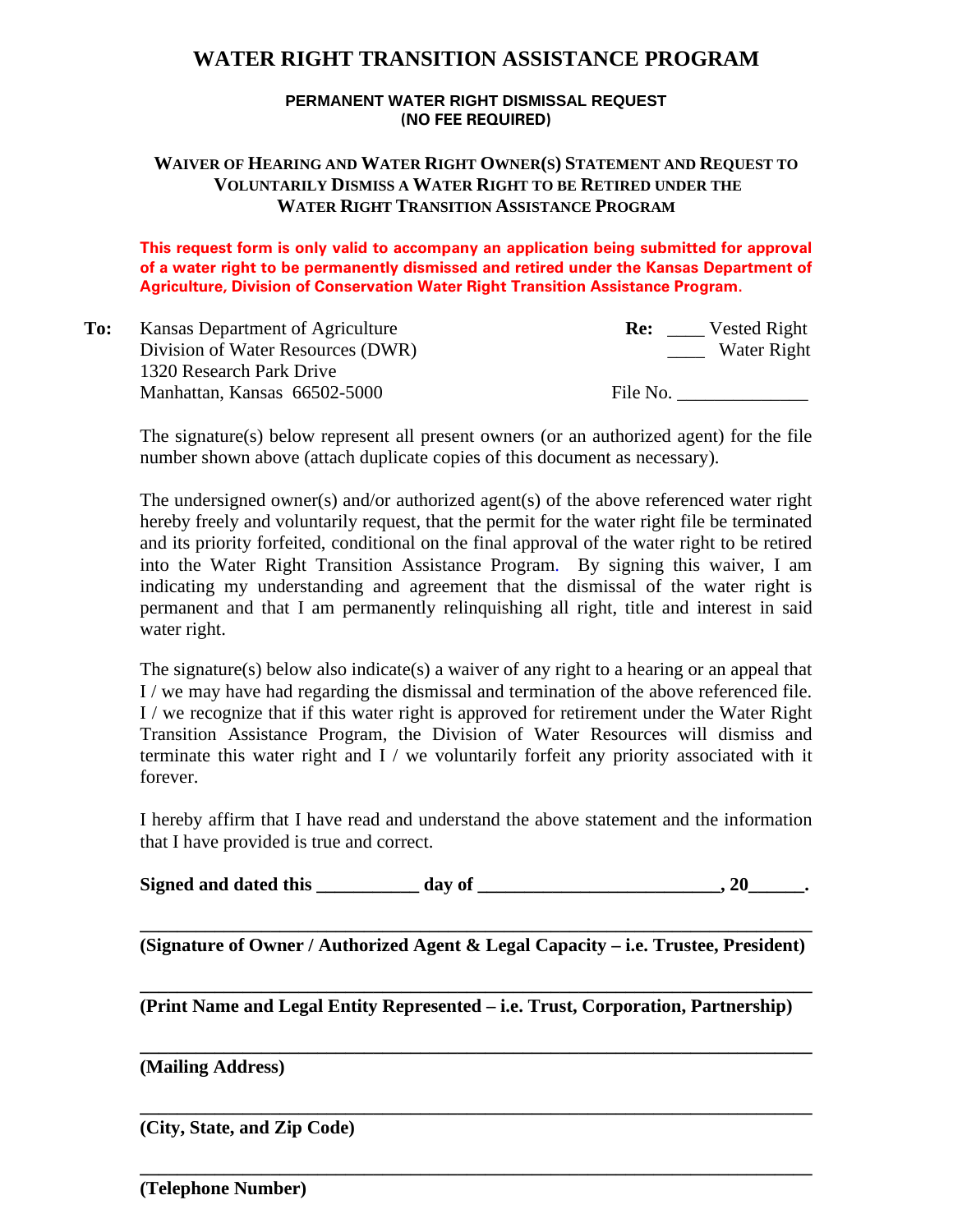#### **ACKNOWLEDGEMENT**

| <b>State of Kansas</b>                                                            |
|-----------------------------------------------------------------------------------|
|                                                                                   |
| This instrument was acknowledged before me on this _______ day of _______________ |
| (Seal)                                                                            |

Notary Public

My appointment expires:

**NOTE: This form is to be completed for submittal to the Kansas Department of Agriculture, Division of Water Resources (DWR) by the owner(s) as part of the WTAP application and bid process. It will not be executed by DWR until receipt of a copy of the WTAP application indicating the contract will be approved by the Division of Conservation. The effective date will be the same as the WTAP contract effective date. The termination may be conditioned to temporarily allow limited irrigation to continue for establishing a suitable cover crop. This request is void if the WTAP application is not approved. If the WTAP application is not approved, this request form and the WTAP application with attachments will be promptly returned to the applicant. If the WTAP application is approved, the water right owner is responsible for filing a copy of the DWR order dismissing a water right with the appropriate county's official Register of Deeds.** 

**ATTENTION: Kansas law requires that a well authorized by a water right approved for permanent retirement under WTAP must be properly capped, plugged, or reconstructed to domestic use according to the rules and regulations of the Kansas Department of Health and Environment.**

# **For Division of Conservation Use Only**

I, \_\_\_\_\_\_\_\_\_\_\_\_\_\_\_\_\_\_\_\_\_\_\_\_\_\_, as the program administrator, acknowledge that the subject water right is eligible for acceptance into the Water Right Transition Assistance Program and will be forwarded to the Chief Engineer for dismissal upon final approval of the grant application.

| Signed and dated this |  |  |
|-----------------------|--|--|
|                       |  |  |

Signature of Program Administrator: